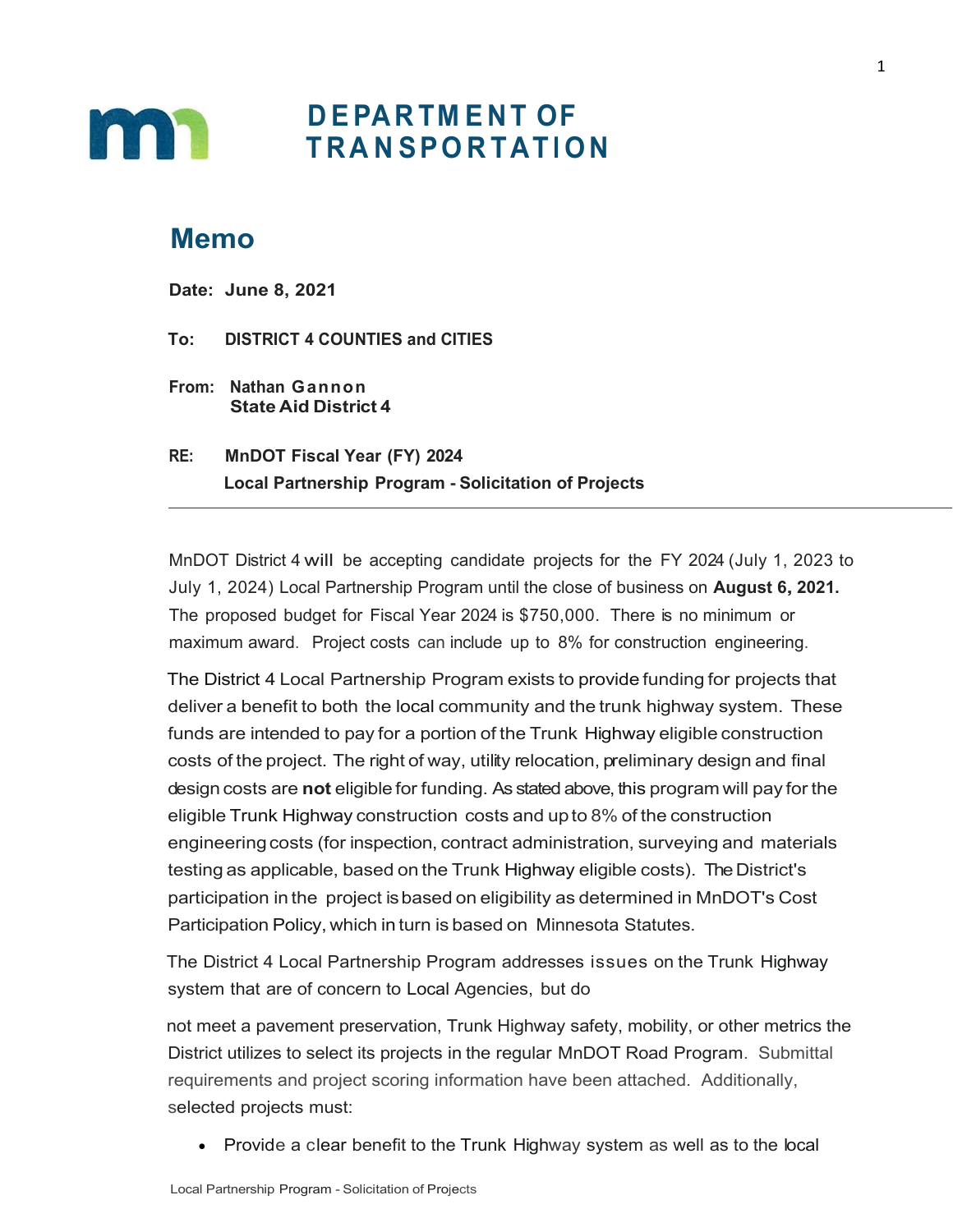community.

- Be developed and administered by the Local Agency.
- Have preliminary design, final design, right of way and utility relocation costs (as appropriate) **paid for by the Local Agency**.
- Work on the Trunk Highway shall meet MnDOT Trunk Highway standards.

Please note that the following schedule has been established to allow Local Agencies whose projects are selected the opportunity to potentially deliver a project and bid in the proper fiscal year. The anticipated submittal, evaluation and selection process and schedule is:

|           |                                                                                                                                                                                              | Anticipated<br>Dates    |
|-----------|----------------------------------------------------------------------------------------------------------------------------------------------------------------------------------------------|-------------------------|
|           | Local Agency prepares the application submittal package.                                                                                                                                     | 8/6/2021                |
|           | MnDOT District Functional Areas review the application packets and provide<br>comments to the DSAE.                                                                                          | 8/9/21 - 8/20/21        |
|           | The DSAE compiles comments and send them to Local Agencies.                                                                                                                                  | 8/25/21                 |
|           | Local Agencies have the opportunity to draft a response to MnDOT, review<br>comments or to make adjustments to the submittal packets.                                                        | 9/3/21<br>(Returned by) |
| $\bullet$ | Review packets are sent to selection committee. (Selection committee typically<br>consists of representatives from a State Aid City, a representative from a<br>County and State Aid staff.) | 9/6/21                  |
|           | Selection committee meets, projects are selected and announced soon afterwards.                                                                                                              | 9/17/21                 |

• Selection committee meets, projects are selected and announced soon afterwards. **9/17/21** Selected 2023 projects must be bid by June 30, 2023.

### **Please submit all application packages to d4.stateaid.dot@state.mn.us no later than Friday August 6, 2021.**

For questions regarding the Local Partnership Program, please contact me at 218-846-3607. We look forward to working with you.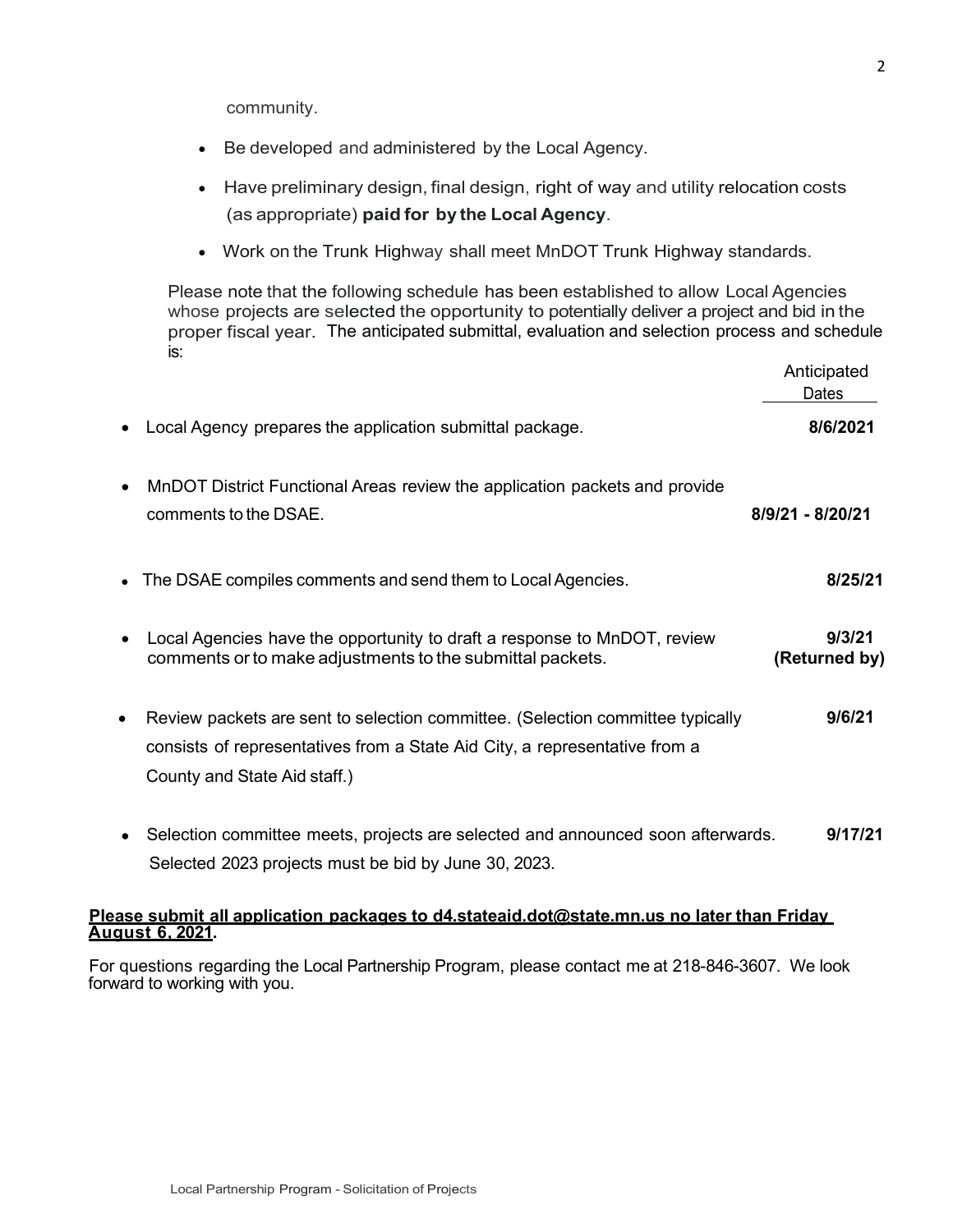# **Post Selection Timeline (Level 2 and 3 Projects)**

| 1 day<br>1 to 4 weeks |
|-----------------------|
|                       |
|                       |
|                       |
|                       |
|                       |
| 4 to 6 weeks          |
|                       |
|                       |
|                       |
| 2 weeks               |
| 2 weeks               |
| 1 week                |
| 3 to 4 weeks          |
| 4 weeks               |
| 1 week                |
| 1 day                 |
|                       |

\*Some activities may occur concurrently \*\*Durations may vary depending on the time of year project documents are submitted \*\*\*The timeline assumes Right of Way for the project will not be needed. **If ROW is needed, please consult with D4 State Aid.**

**90% Plans and all supporting documents must be turned in by April 1st to ensure funding availability in the current fiscal year.**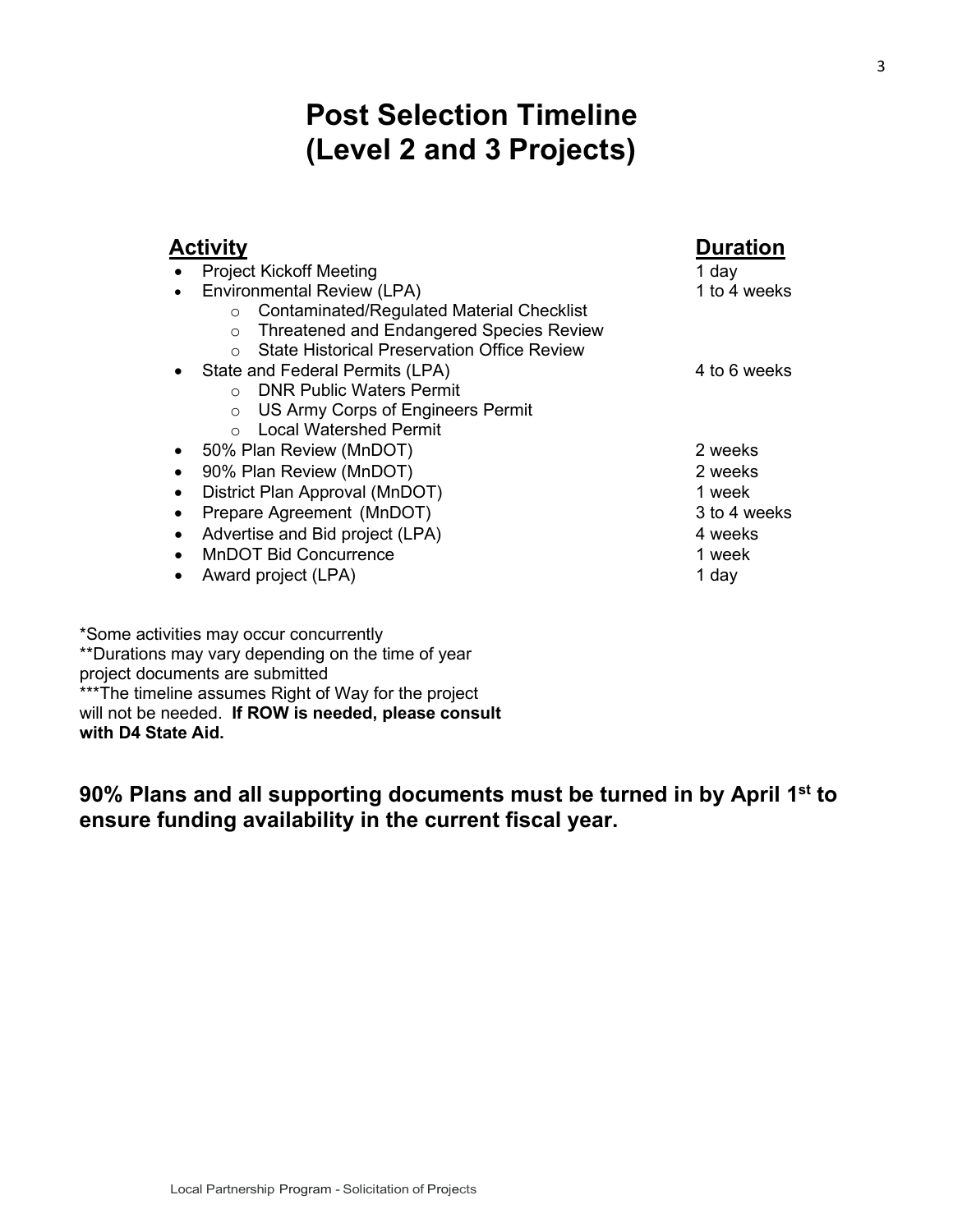# Proposal Packet Requirements

The following numbered items need to be included in the submittal package. Please submit **an electronic version of the package.** If the document is 20 MB in size or smaller it can be emailed to [d4.stateaid.dot@state.mn.us.](mailto:d4.stateaid.dot@state.mn.us) If the file is larger than 20 MB, please contact Jeff Buschette for instructions on submitting the application through the D4 State Aid MFT site.

1. **Request letter** from the local agency describing the project and requesting funding from the Local Partnership Program. This letter will be used as a **project summary** and quick reference during the actual selection process. The request letter should include:

- $\circ$  Contact information, name, title, email, phone and address for both the person submitting the application and, if different, the person available to answer any questions about the project.
- o Reasons for the project.
- o A summary of total proposed costs and requested amount of MnDOT funding. (Include all projects planned for the immediate area, including if there are Federal funds that were obtained.)
- $\circ$  A written narrative of the benefits to the Trunk Highway and local roadway systems.
- o A brief narrative or overview of how you expect traffic will be handled. (Detour, constructed under traffic, minor impacts and use of Field Manual, etc.)
- o Whether there is an opportunity to advance the work, if it is possible to leverage local and/or private funding, and other information as applicable.

2. **A concept sketch** of the proposed project. Include only the concept that is being used. A MnDOT staff approved Layout may be required as part of the project development depending on the type and complexity of project. Layout guidance can be found at http://www.dot.state.mn.us/design/geometric/

#### 3. **A drawing or photo of the existing conditions**

4. **Cost estimate**. This should include the total project cost, including estimated design costs, estimated right-of-way costs, the contribution from any partners, and the amount requested from the LPP. Costs will be split out based on the current MnDOT Cost Participation Policy.

- o Make sure that the LPP funds requested adequately cover the Trunk Highway eligible costs.
- o Indicate other funding sources to clearly show that the project is fully funded.
- $\circ$  If the project involves signals, include MnDOT's share of the State Furnished Materials.

#### 5. **Supporting Documentation and Additional Materials Required Elements**

- o Indicate if right-of-way is expected to be acquired (temporary and permanent) and if any will be passed along to MnDOT. (All R/W acquired by and for MnDOT requires Environmental Due Diligence (EDD) forms to be completed and evaluated during design.)
- $\circ$  Indicate if there will be any excavation deeper than the Class 5. (This determines future involvement of the Environmental Investigative Unit.)
- o Indicate if the project will result in utility impacts.